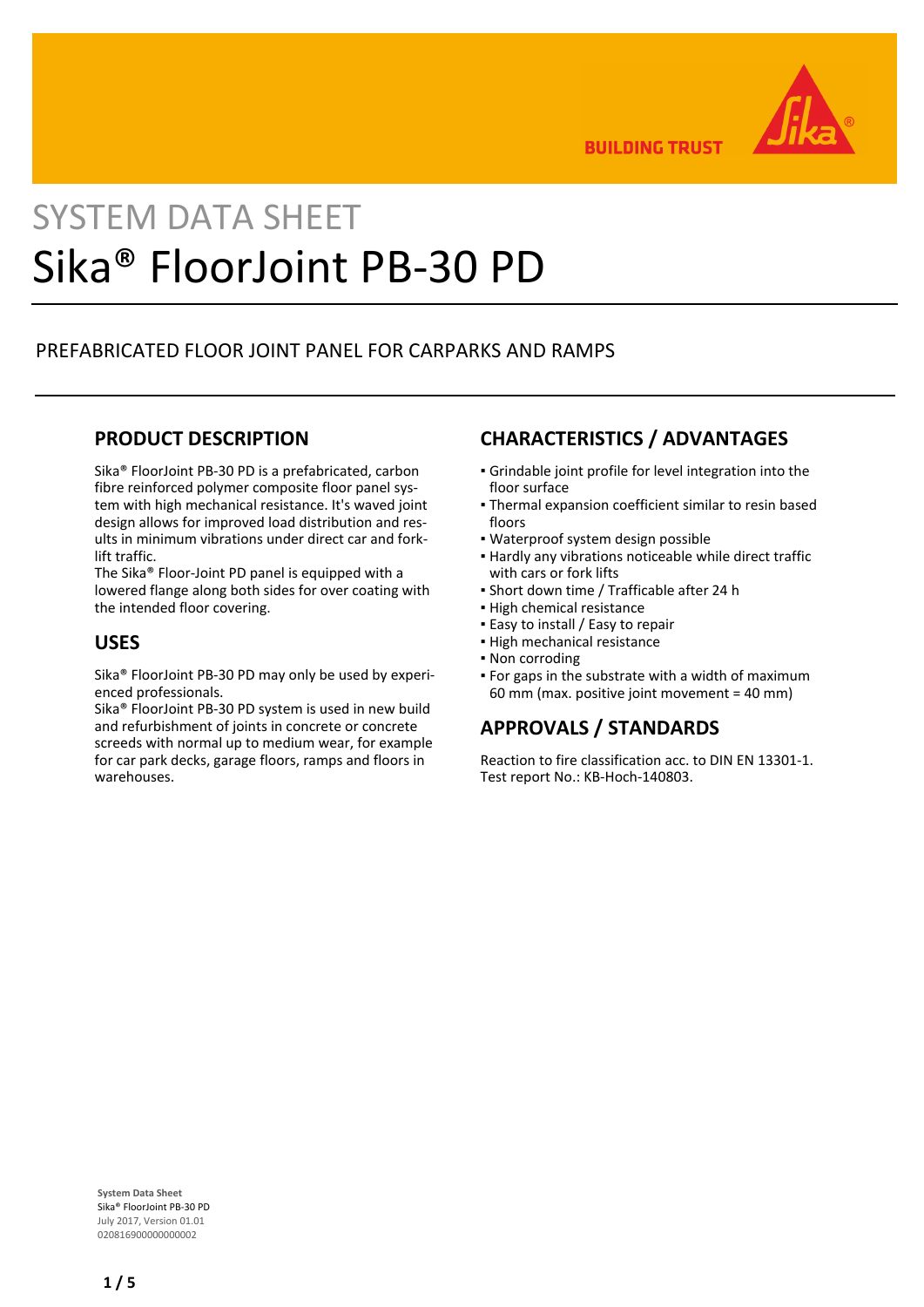#### **System Structure Sika® FloorJoint PB-30 PD**



| 1. Waterproofing  | Sikadur®-31 CF Normal + Sikadur®              |
|-------------------|-----------------------------------------------|
|                   | Combiflex <sup>®</sup> SG-10 P                |
| 2. Backing rod    | Sika <sup>®</sup> Backing Rod, size according |
|                   | width of the joint                            |
| 3. Adhesive       | Sikadur®-31 CF Normal                         |
| 4. Floor panel    | Sika <sup>®</sup> FloorJoint PD jointed with  |
|                   | Sikaflex <sup>®</sup> Pro-3                   |
| 5. Wearing course | Sikafloor®-Primer + Sikafloor®-Wear           |
|                   | Layer, broadcast in excess                    |
| 6. Top coat       | Sikafloor®-Top Coat                           |
|                   |                                               |
| PUR               |                                               |

**Chemical base** 

## **TECHNICAL INFORMATION**

**Joint Design** 

**Reaction to Fire** Bfl s1 (composite material of Sika® FloorJoint panel) (EN 13301-1)

| Gap width $1$   | Positive joint move-<br>ment <sup>2</sup> | <b>Negative joint move-</b><br>ment <sup>3</sup> |  |  |
|-----------------|-------------------------------------------|--------------------------------------------------|--|--|
| 0 mm            | $+40.0$ mm $4$                            | $-0$ mm                                          |  |  |
| 5 mm            | $+37.5$ mm $4$                            | $-5$ mm                                          |  |  |
| $10 \text{ mm}$ | $+35.0$ mm $4$                            | $-5$ mm                                          |  |  |
| $15 \text{ mm}$ | $+32.5$ mm $4$                            | $-5$ mm                                          |  |  |
| $20 \text{ mm}$ | $+30.0$ mm $4$                            | $-5$ mm                                          |  |  |
| $25 \text{ mm}$ | $+27.5$ mm $4$                            | $-5$ mm                                          |  |  |
| 30 mm           | $+25.0$ mm $4$                            | $-5$ mm                                          |  |  |
| 35 mm           | $+22.5$ mm $4$                            | $-5$ mm                                          |  |  |
| 40 mm           | $+20.0$ mm $4$                            | $-5$ mm                                          |  |  |
| 45 mm           | $+17.5$ mm $4$                            | $-5$ mm                                          |  |  |
| 50 mm           | $+15.0$ mm $4$                            | $-5$ mm                                          |  |  |
| 55 mm           | $+12.5$ mm $4$                            | $-5$ mm                                          |  |  |
| 60 mm           | $+10.0$ mm                                | $-5$ mm                                          |  |  |

1. Width of the gap in the concrete below Sika® FloorJoint PD during installation.<br>
2. Positive joint movement is the amount the gap can open, compared to its original width during installation<br>
tion of Sika® FloorJoint P 2.

3. Negative joint movement is the amount the gap can close, compared to its original width during installa-<br>tion of Sika® FloorJoint PD.

The sealant may break at a positive joint movement of approx. 10–15 mm, however this does not affect<br>the technical performance of Sika® FloorJoint PB-30 PD. The purpose of the joint sealant is the reduc-<br>tion of dirt pickquired. 4.

**BUILDING TRUST** 



**System Data Sheet** Sika® FloorJoint PB-30 PD July 2017, Version 01.01 020816900000000002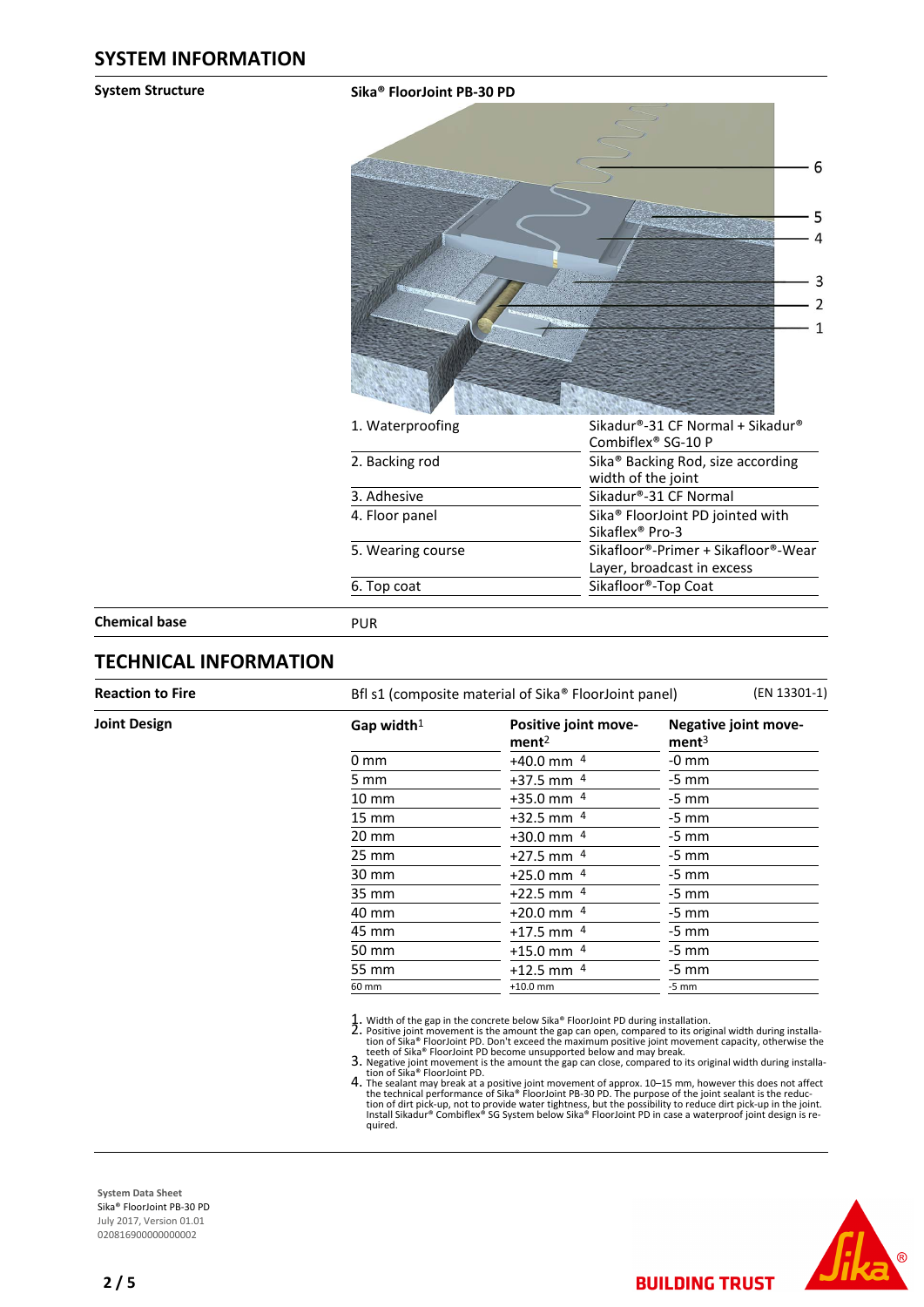#### **Consumption Sika® FloorJoint PB-30 PD System:**

|                                      | Coating                                                                                                                                                     |                                                                                                                                                                         | <b>Product</b>                                                              |                      | Consumption                                                               |  |
|--------------------------------------|-------------------------------------------------------------------------------------------------------------------------------------------------------------|-------------------------------------------------------------------------------------------------------------------------------------------------------------------------|-----------------------------------------------------------------------------|----------------------|---------------------------------------------------------------------------|--|
|                                      | Waterproofing                                                                                                                                               |                                                                                                                                                                         | Sikadur®-31 CF Normal<br>+ Sikadur® Combiflex®<br><b>SG-10 P</b>            |                      | Adhesive: ~ 1.2 kg/lin-<br>ear meter; Combiflex<br>tape: 1 m/linear meter |  |
|                                      | Backing rod                                                                                                                                                 |                                                                                                                                                                         | Sika <sup>®</sup> Backing rod (size<br>according the width of<br>the joint) |                      | 1 m/linear meter                                                          |  |
|                                      | Adhesive                                                                                                                                                    |                                                                                                                                                                         | Sikadur®-31 CF Normal                                                       |                      | ~3-5 kg/linear meter<br>(dependingof the depth<br>of the cut-out)         |  |
|                                      | Floor Panel                                                                                                                                                 |                                                                                                                                                                         | Sika® FloorJoint PD<br>jointed with Sikaflex®<br>Pro 3                      |                      | 1 piece for 1.2 linear<br>meter                                           |  |
|                                      | These figures are theoretical and do not allow for any additional material<br>due to surface porosity, surface profile, variations in level or wastage etc. |                                                                                                                                                                         |                                                                             |                      |                                                                           |  |
| <b>Ambient Air Temperature</b>       | formation.                                                                                                                                                  | The ideal installation temperature is approx. $+15$ °C min. / $+25$ °C max.<br>Refer to the product data sheet of the individual product for specific in-               |                                                                             |                      |                                                                           |  |
| <b>Relative Air Humidity</b>         | 80 % r.h. max.                                                                                                                                              |                                                                                                                                                                         |                                                                             |                      |                                                                           |  |
| <b>Dew Point</b>                     |                                                                                                                                                             | Beware of condensation!<br>The substrate and uncured floor must be at least 3 °C above dew point to<br>reduce the risk of condensation or blooming on the floor finish. |                                                                             |                      |                                                                           |  |
| <b>Substrate Temperature</b>         | formation.                                                                                                                                                  | The ideal installation temperature is approx. $+15$ °C min. / $+25$ °C max.<br>Refer to the product data sheet of the individual product for specific in-               |                                                                             |                      |                                                                           |  |
| <b>Substrate Moisture Content</b>    |                                                                                                                                                             | <4 % pbw moisture content.<br>Test method: Sika Tramex Meter, CM-measurement or Oven-Dry-Method.<br>No rising moisture according to ASTM (Polyethylene-sheet).          |                                                                             |                      |                                                                           |  |
| <b>Waiting Time / Overcoating</b>    | Before applying Sikadur®-31CF Normal + Sika®-FloorJoint PD on Sikadur®-<br>31CF Normal + Sikadur®-Combiflex SG-10 P:                                        |                                                                                                                                                                         |                                                                             |                      |                                                                           |  |
|                                      |                                                                                                                                                             | Substrate Temperature Minimum                                                                                                                                           |                                                                             |                      | <b>Maximum</b>                                                            |  |
|                                      | +10 $^{\circ}$ C                                                                                                                                            | 24 hours                                                                                                                                                                |                                                                             |                      | 14 days                                                                   |  |
|                                      | $+20 °C$                                                                                                                                                    |                                                                                                                                                                         | 12 hours                                                                    |                      | 10 days                                                                   |  |
|                                      |                                                                                                                                                             | +30 °C<br>8 hours                                                                                                                                                       |                                                                             |                      | 7 days                                                                    |  |
|                                      | Before grinding and applying subsequent Sikafloor® resin on Sikadur®-31CF<br>Normal + Sika®-FloorJoint PD allow:                                            |                                                                                                                                                                         |                                                                             |                      |                                                                           |  |
|                                      |                                                                                                                                                             | Substrate Temperature Minimum<br>24 hours                                                                                                                               |                                                                             |                      | <b>Maximum</b>                                                            |  |
|                                      |                                                                                                                                                             | $+10 °C$                                                                                                                                                                |                                                                             |                      | 14 days                                                                   |  |
|                                      |                                                                                                                                                             | +20 °C<br>12 hours                                                                                                                                                      |                                                                             |                      | 10 days                                                                   |  |
|                                      |                                                                                                                                                             | +30 °C<br>8 hours                                                                                                                                                       |                                                                             |                      | 7 days                                                                    |  |
|                                      | Times are approximate and will be affected by changing ambient condi-<br>tions particularly temperature and relative humidity.                              |                                                                                                                                                                         |                                                                             |                      |                                                                           |  |
| <b>Applied Product Ready for Use</b> | Temperature                                                                                                                                                 | <b>Foot traffic</b>                                                                                                                                                     |                                                                             | <b>Light traffic</b> | <b>Full cure</b>                                                          |  |
|                                      | $+10 °C$                                                                                                                                                    | 24 hours                                                                                                                                                                |                                                                             | 72 hours             | 7 days                                                                    |  |
|                                      | +20 °C                                                                                                                                                      | 12 hours                                                                                                                                                                |                                                                             | 30 hours             | 5 days                                                                    |  |
|                                      | +30 °C                                                                                                                                                      | 5 hours                                                                                                                                                                 |                                                                             | 24 hours             | 4 days                                                                    |  |
|                                      | Note: Times are approximate and will be affected by changing ambient<br>conditions.                                                                         |                                                                                                                                                                         |                                                                             |                      |                                                                           |  |





**BUILDING TRUST**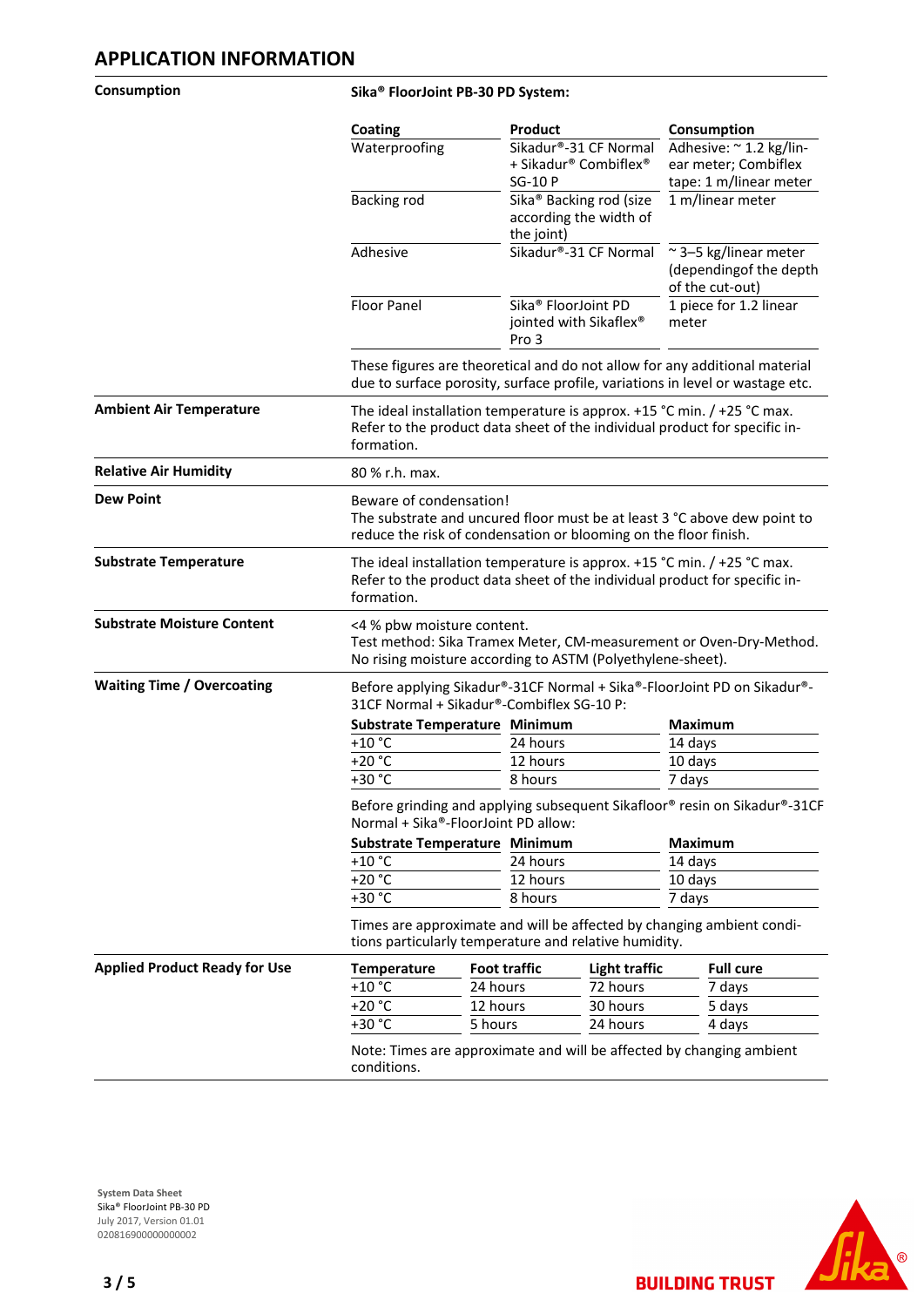## **PRODUCT INFORMATION**

|  | <b>Packaging</b> |  |
|--|------------------|--|
|  |                  |  |

**Shelf Life Please refer to individual Product Data Sheet.** 

Please refer to individual Product Data Sheet.

**Storage Conditions** Please refer to individual Product Data Sheet.

## **APPLICATION INSTRUCTIONS**

## **SUBSTRATE QUALITY / PRE-TREATMENT**

The concrete substrate must be sound and of sufficient compressive strength (minimum 25 N/mm²) with a minimum pull off strength of 1.5 N/mm². The substrate must be clean, dry and free of all contaminants such as dirt, oil, grease. Weak concrete must be removed and surface defects such as blowholes and voids must be fully exposed. If there are built-in metal profiles, remove them using a angle grinder or cutting torch, being careful not to produce sparks, which might be fire hazard. All dust, loose and friable material must be completely removed from all surfaces before installation of the floor joint panel, preferably by brush and vacuum.

For the detailed description how to prepare the cutout, please refer to the Information Manual for Sika® FloorJoint PD.

## **APPLICATION**

Please refer to the Information Manual for Sika® Floor-Joint PD.

## **FURTHER DOCUMENTS**

Please refer to:

- Sika® Information Manual Mixing and Application of Flooring Systems
- **Examps Information Manual Surface Evaluation & Pre**paration

# **LIMITATIONS**

- **Products shall only be applied in accordance with** their intended use.
- For outdoor use only if the traffic speed is imited to < 30 km/h (<19 mph), and if the polymer panel is coated with an UV protection e.g. with Sikafloor®- 359 N.
- Always store Sika® FloorJoint PD panels in horizontal position.
- Never remove the masking tape affixed to the bot-▪ tom side of the Sika® FloorJoint PD panel. The masking tape is necessary to keep the two composite parts of the panel separate, allowing the movement of the joint after installation.
- No relative vertical displacement of concrete slabs on both sides of the joint. Apply appropriate measures like anchoring/bolting or ground consolidation by injection prior to installation of Sika® FloorJoint PB-30 PD if necessary.
- Do not exceed the maximum positive joint move-▪ ment capacity, otherwise the teeth of Sika® Floor-

Joint PD become unsupported below and may crack.

- Settlement of the subsurface or of the adhesive can lead to cracks in Sika® FloorJoint PD. These cracks do not constitute a defect, since it does not affect the viability and suitability for use.
- Don't exceed the maximum grinding depth of 2 mm. If after grinding the letters on the top surface of the Sika FloorJoint® PD panel are no longer visible the maximum grinding depth of 2 mm has been exceeded and the mechanical resistance of the profile is reduced. Replace the panel if the maximum grinding depth has been exceeded.
- . The joint movement of the building parts must be calculated by a structural engineer and made available to all parties involved
- **The sealant may break at a positive joint movement** of approx. 10–15 mm, however this does not affect the technical performance of Sika® FloorJoint PD. The purpose of the joint sealant is the reduction of dirt pick-up in the joint, not to provide water tightness. Install Sikadur® Combiflex® SG System below Sika® FloorJoint PB-30 PD in case a waterproof joint design is required.
- Periodically inspect the joint sealing material and re-▪ new if necessary.
- Contiuously check the abrasion of the diamond cut-▪ ting disk used for preparing the cut-out. Regularly readjust the disk to ensure all cuts are prepared with a constant depth of 25 mm
- **.** Do not use a hammer for placing and adjusting the floor panel during installation.
- Always refer to the manufacturer's instructions be-▪ fore using tools and mixing equipment

# **VALUE BASE**

All technical data stated in this Product Data Sheet are based on laboratory tests. Actual measured data may vary due to circumstances beyond our control.

## **LOCAL RESTRICTIONS**

Please note that as a result of specific local regulations the performance of this product may vary from country to country. Please consult the local Product Data Sheet for the exact description of the application fields.

# **ECOLOGY, HEALTH AND SAFETY**

For information and advice on the safe handling, storage and disposal of chemical products, users shall refer to the most recent Safety Data Sheet (SDS) containing physical, ecological, toxicological and other safety-related data.

**BUILDING TRUST** 



**System Data Sheet** Sika® FloorJoint PB-30 PD July 2017, Version 01.01 020816900000000002